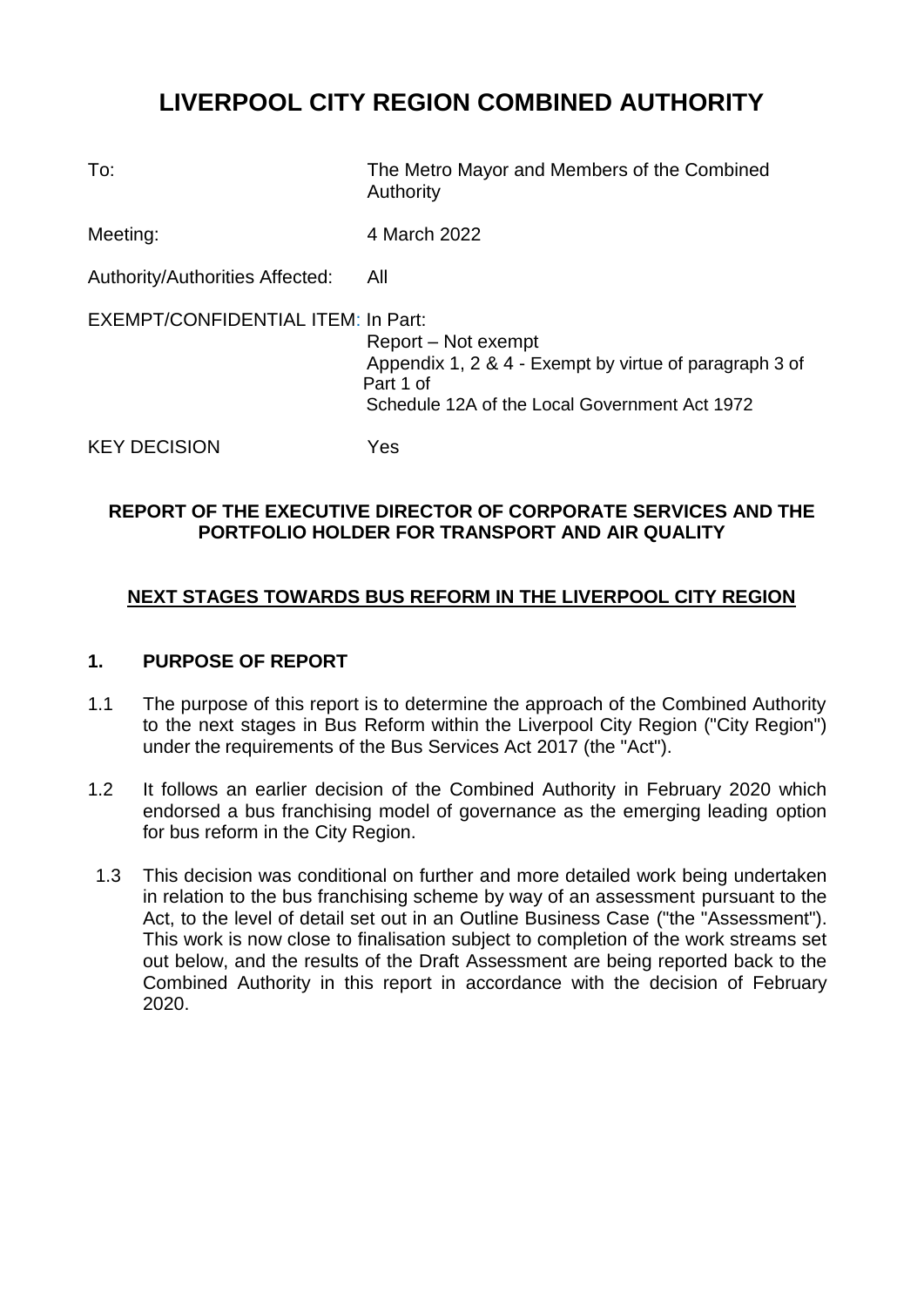- 1.4 The Draft Assessment supports the introduction of franchising having compared franchising against realistic alternative options. This report now seeks the Combined Authority's endorsement to delegate authority to the Executive Director of Place in consultation with the Executive Director of Corporate Services, the Combined Authority's Monitoring Officer, the Metro Mayor and the Transport and Air Quality Portfolio Holder, to complete the Assessment and appoint an independent auditor to provide a report on the Assessment in accordance with the Act.
- 1.5 The report also seeks to draw attention to the costs and risks of a franchising model and alternatives to a franchising model, to ensure that the Combined Authority has given due consideration to each of these factors in reaching its decision.

# **2. RECOMMENDATIONS**

- 2.1. It is recommended that the Liverpool City Region Combined Authority:
	- (a) Receive and consider the Draft Outline Business Case for Bus Franchising as presented in the exempt Appendix 1 to this report
	- (b) For reasons set out in Section 4 of the report determine to continue to endorse the Bus Franchising model as the City Region's intended future model of bus governance
	- (c) Note that the assessment of a bus franchising scheme remains subject to further revisions and refinement in light of continued uncertainty of Bus Service Improvement Plan (BSIP) funding and other bus funding
	- (d) Delegate authority to the Executive Director of Place in consultation with the Executive Director of Corporate Services, the Combined Authority's Monitoring Officer, the Metro Mayor and Transport and Air Quality Portfolio Holder to complete the financial assessment referred to above and undertake any amendments required to finalise the Draft Assessment presented in the exempt Appendix 1;
	- (e) Delegate authority to the Executive Director of Place to commission an independent review of the Outline Business Case (exempt Appendix 1) in accordance with the provisions of the Bus Services Act 2017
	- (f) Report the findings of the independent review back to the Combined Authority
	- (g) Recognise the importance of bus operators to the City Region and recognise the constructive and collaborative approach they have taken to working with the Combined Authority through the Bus Alliance
	- (h) Instruct the Executive Director of Place to continue to work constructively with regional bus operators as the next stage in the evaluation of bus franchising options is undertaken.
	- (i) Note that future consideration of appropriate legal, commercial and governance structures to be applied by the Combined Authority in the event of an ultimate decision to adopt a bus franchising model will be required.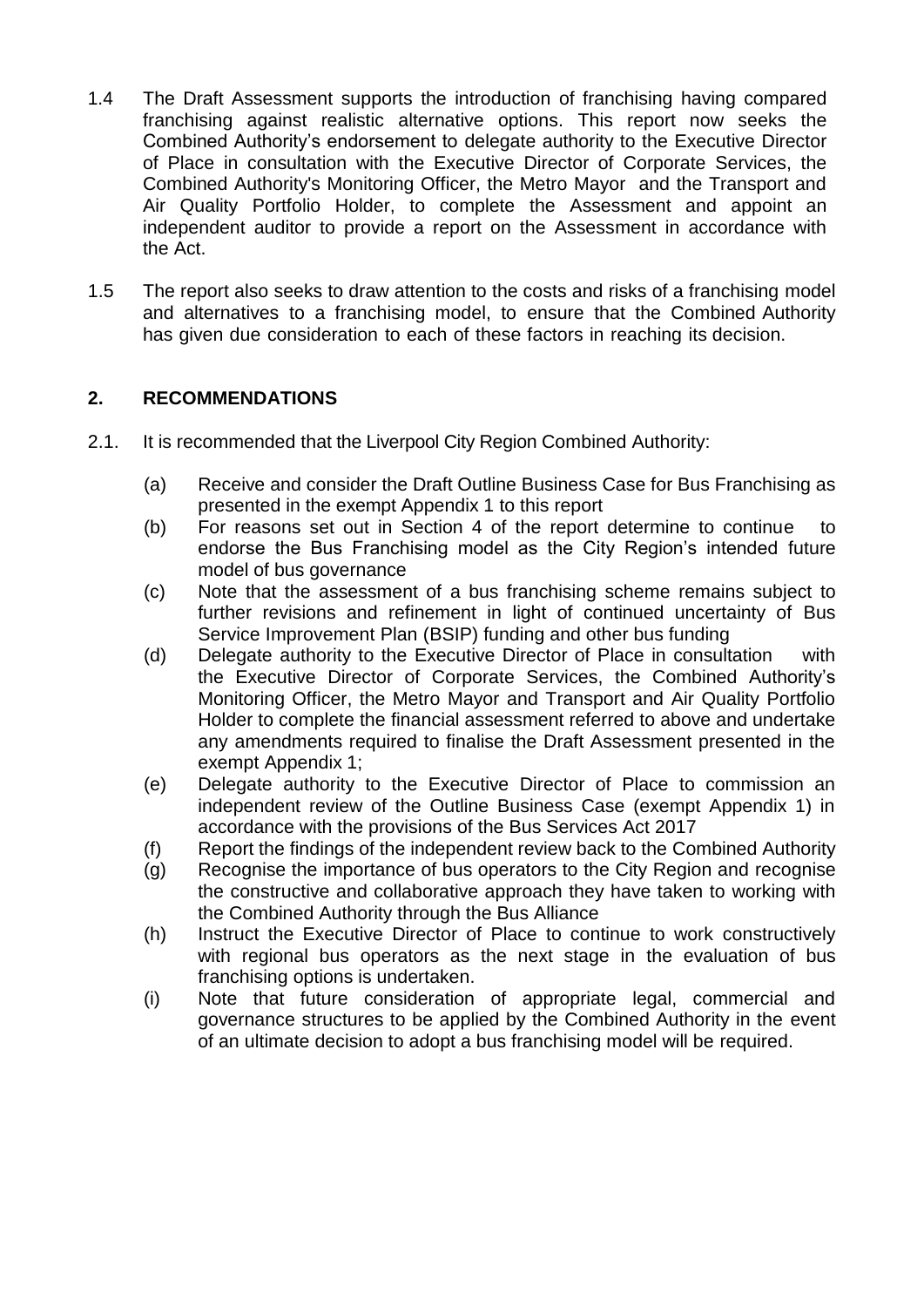- (j) Approve the establishment of a panel to provide political oversight to the delivery of these recommendations as set out in paragraph 4.6
- (k) Report progress against these recommendations back through to the Combined Authority at appropriate intervals during the municipal year 2022/23

## **3. BACKGROUND**

- 3.1 In April 2016 the Combined Authority set out a new Bus Strategy for the City Region. This document, and its successor the Bus Services Improvement Plan (BSIP), underline the importance of bus services within the City Region and sets a strategic vision for improving services in support of its wider objectives of inclusive economic growth and a zero carbon economy.
- 3.2 In September 2016, the Combined Authority established a Bus Alliance with the region's two largest bus operators to progress the delivery of this Bus Strategy.
- 3.3 The Bus Alliance has been broadly successful and remains in place. However, the Alliance affords the Combined Authority only limited scope to make many of the changes it requires to deliver its Vision for Bus. Such changes would need to be agreed with the operators who are a party to the Alliance. Such agreement can be challenging to achieve, particularly where the commercial interests of bus operators do not coincide with the Combined Authority's ambitions, either in scope or pace of change.
- 3.4 Other bus operators are also not included in this joint approach unless they decide to join the Alliance. To date, only one other operator has chosen to join the Alliance and they have subsequently withdrawn.
- 3.5 The Government recognises the importance of bus through policy initiatives such as Bus Back Better (March 2021) and also recognises the limitations of the current model of industry governance outside London.
- 3.6 The Act provides all Local Transport Authorities with additional powers to propose alternative bus service delivery options through Enhanced Partnerships.
- 3.7 The Act also provides additional powers for Mayoral Combined Authorities to introduce bus franchising.
- 3.8 In response to these additional powers the Combined Authority took a decision in September 2018 to publish the required statutory notices and commence a detailed evaluation of the options available under the Act to reform City Region bus services. The Combined Authority commissioned an initial analysis which reported back in 2020.
- 3.9 This initial analysis, alongside the detailed provisions of the Act were considered within the report to the Combined Authority in February 2020. Having due consideration of the potential benefits of each available option and of all the powers and obligations under the Act, the Combined Authority established Bus Franchising as the emerging leading option subject to completion of the assessment.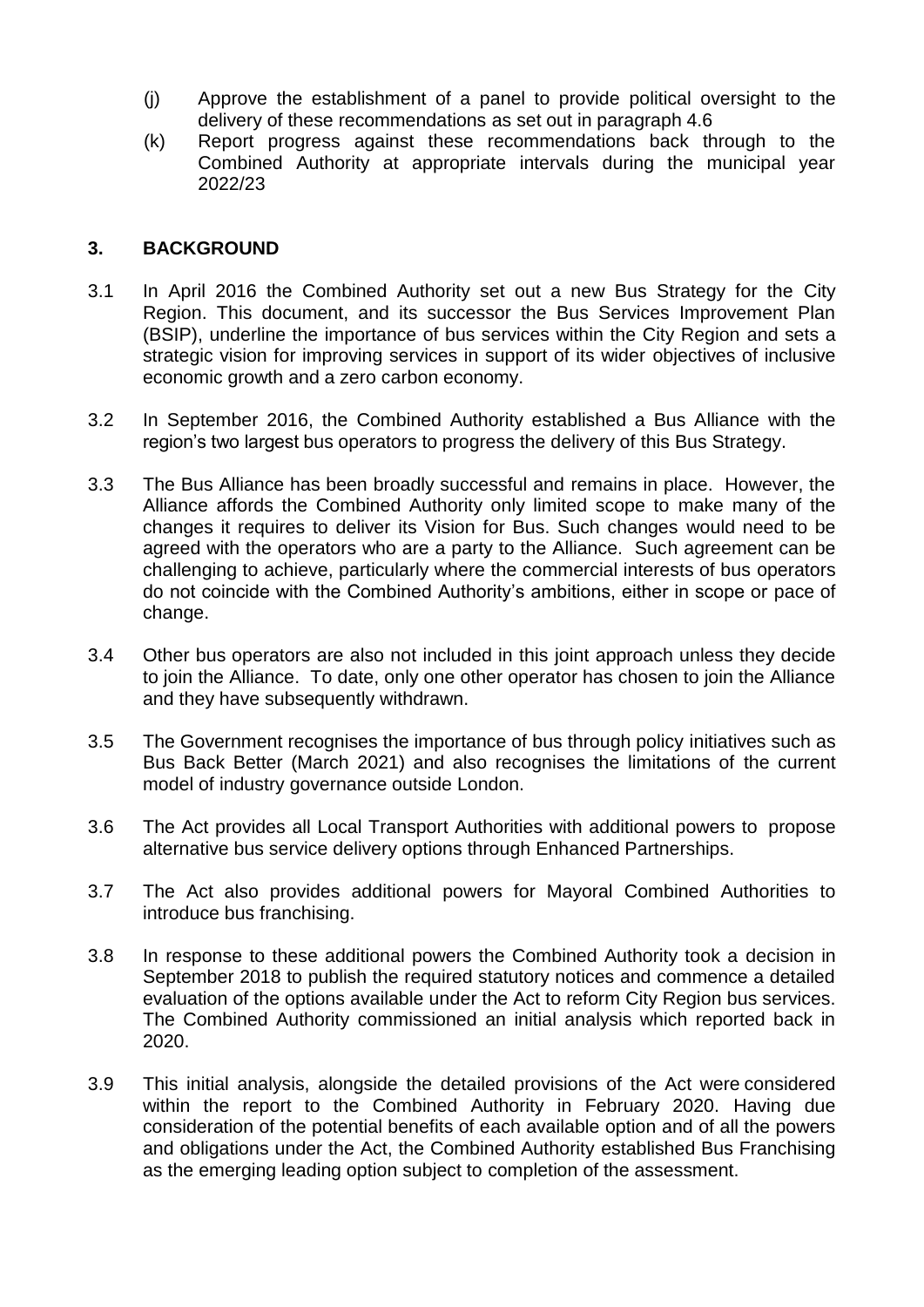- 3.10 The Act requires Mayoral Combined Authorities to base any decision to adopt a franchising model on robust evidence and analysis, with both the needs of passengers and the affordability of plans to local taxpayers to be carefully considered as part of this. The provisions of the Act also require the Combined Authority to give due consideration to the impact on bus operators.
- 3.11 Following the February 2020 decision, the Combined Authority continued to commission Addleshaw Goddard, supported by PWC and Steer to complete a draft assessment. It is this draft assessment that underpins the recommendations within this report.
- 3.12 Since the February 2020 decision, significant events impacting upon the bus market have included the Covid-19 pandemic and the publication in 2021 of Bus Back Better - the Government's national long-term strategy for bus services in England (outside London). The pandemic caused the Combined Authority to pause work on the assessment in 2020, pending greater clarity emerging on the medium and longer term impacts of Covid on the bus market, and the range of possible futures that could reasonably be considered in the Assessment.
- 3.13 This strategy comes alongside potential additional funding for bus services through the establishment of BSIPs. A condition of BSIP funding is the determination of a preferred model of bus governance to deliver improvement plans.

## **4. The Liverpool City Region Preferred Option for Reform**

#### **4.1 Bus Franchising Draft Assessment**

- 4.1.1 Where an authority is considering making a franchising scheme which covers all or part of their area, they are required under section 123B of the Transport Act 2000 to prepare an assessment of the proposed scheme.
- 4.1.2 The introduction of franchising would see the suspension of the current deregulated bus market and in its place a system where the Combined Authority both specifies and procures the network which is operated by bus operators under contract.
- 4.1.3 Bus franchising provides the greatest degree of public sector influence over the bus offer and would allow the Combined Authority to specify the network, set the fares and control the fare policy.
- 4.1.4 Under the current operational model, the public sector locally provides around £65 million per year to support bus operations in the City Region, much of which is funded by the Combined Authority through the transport levy. Further support is provided by government through Bus Services Operational Grant payments.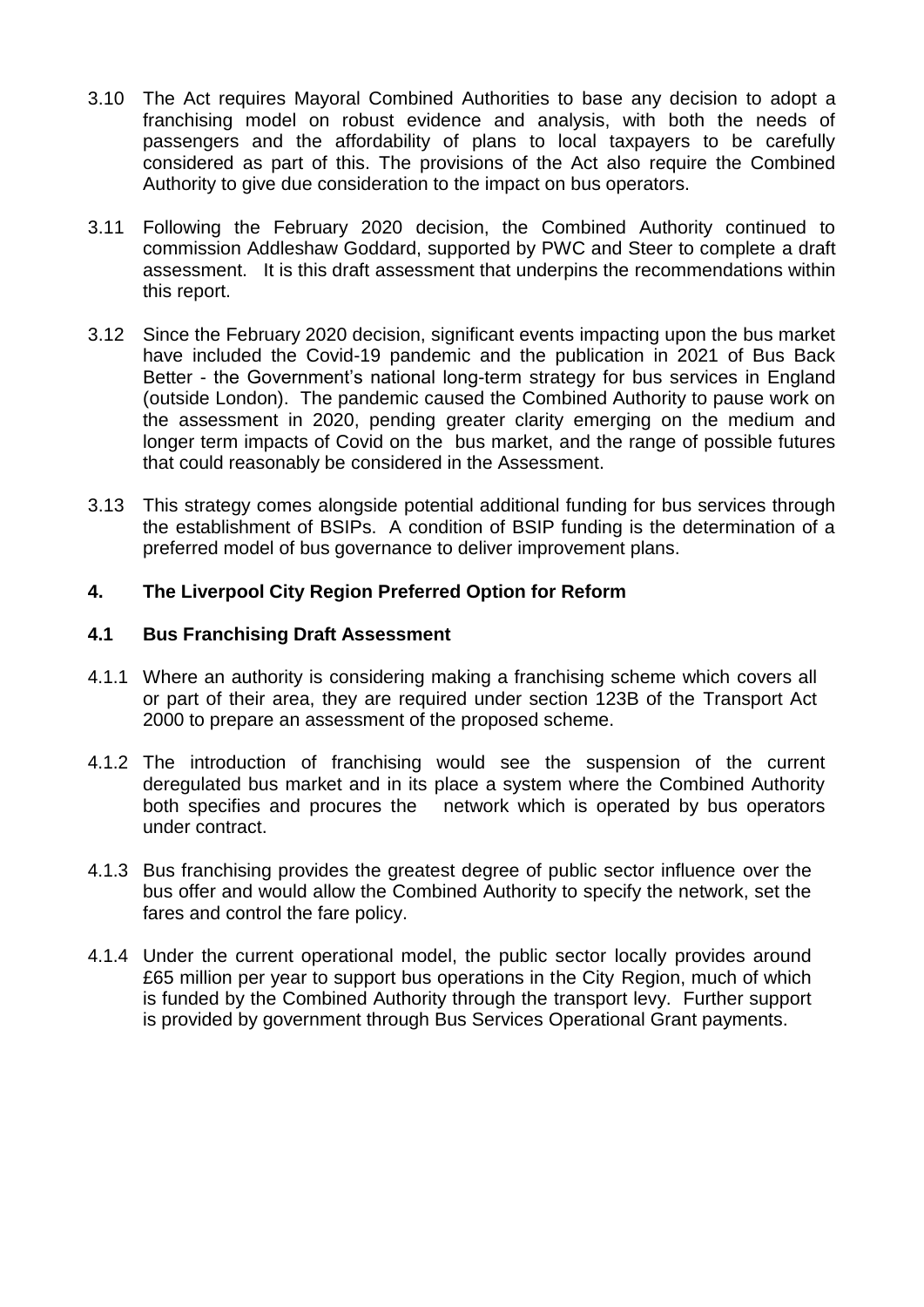4.1.5 Table 1 below provides a breakdown of the local composition of these costs from the 2022/23 budget.

| <b>Cost Centre</b>                                | <b>Annual Budget</b><br>£'000 |
|---------------------------------------------------|-------------------------------|
| Supported Bus Services (net of fares)             | £17,066                       |
| <b>Concessionary Travel Payments to operators</b> | £40,467                       |
| <b>Administration of Ticketing Scheme</b>         | £1,067                        |
| <b>Travel Centres &amp; Hubs</b>                  | £3,075                        |
| <b>Bus Services Team</b>                          | £2,372                        |
| Other                                             | £1,111                        |
| Total                                             | £65,158                       |

# **Table 1 LCRCA Budget Allocations for Bus 2022/23 (net)**

- 4.1.6 In return for such a high level of support and subsidy, the Combined Authority currently has very little meaningful influence over factors such as network coverage and pricing strategies.
- 4.1.7 The draft assessment supports the previous decision that established a franchising model as the emerging leading option for reform. A franchising model provides a level of public sector influence and accountability that is commensurate with the level of public sector funding that bus services receive in the City Region.
- 4.1.8 The draft assessment considers the bus franchising model against other realistic options and in doing so, follows the HM Treasury Green Book methodology of strategic, economic, financial, management and commercialcase assessments.
- 4.1.9 In most individual aspects of the draft assessment and overall, bus franchising is evaluated as the most favourable option in terms of its capacity to use bus services to deliver the Combined Authority's broader ambitions.
- 4.1.10 There are, however, a number of key risks within the franchise model and affordability of franchising is challenging. These aspects are considered below.

#### **4.2 Alternative Options: Enhanced Partnerships**

- 4.2.1 The Government's *Bus Back Better* strategy effectively set the delivery options available to Mayoral Combined Authorities as being either a franchise model or an enhanced partnership model.
- 4.2.2 An enhanced partnership model builds on the existing Bus Alliance (Voluntary Partnership). In this case it would make obligations set out in the agreement legally enforceable across all bus operators. As such, subject to the content of the enhanced partnership, it is likely to provide greater influence over the bus offer for transport authorities than is currently the case.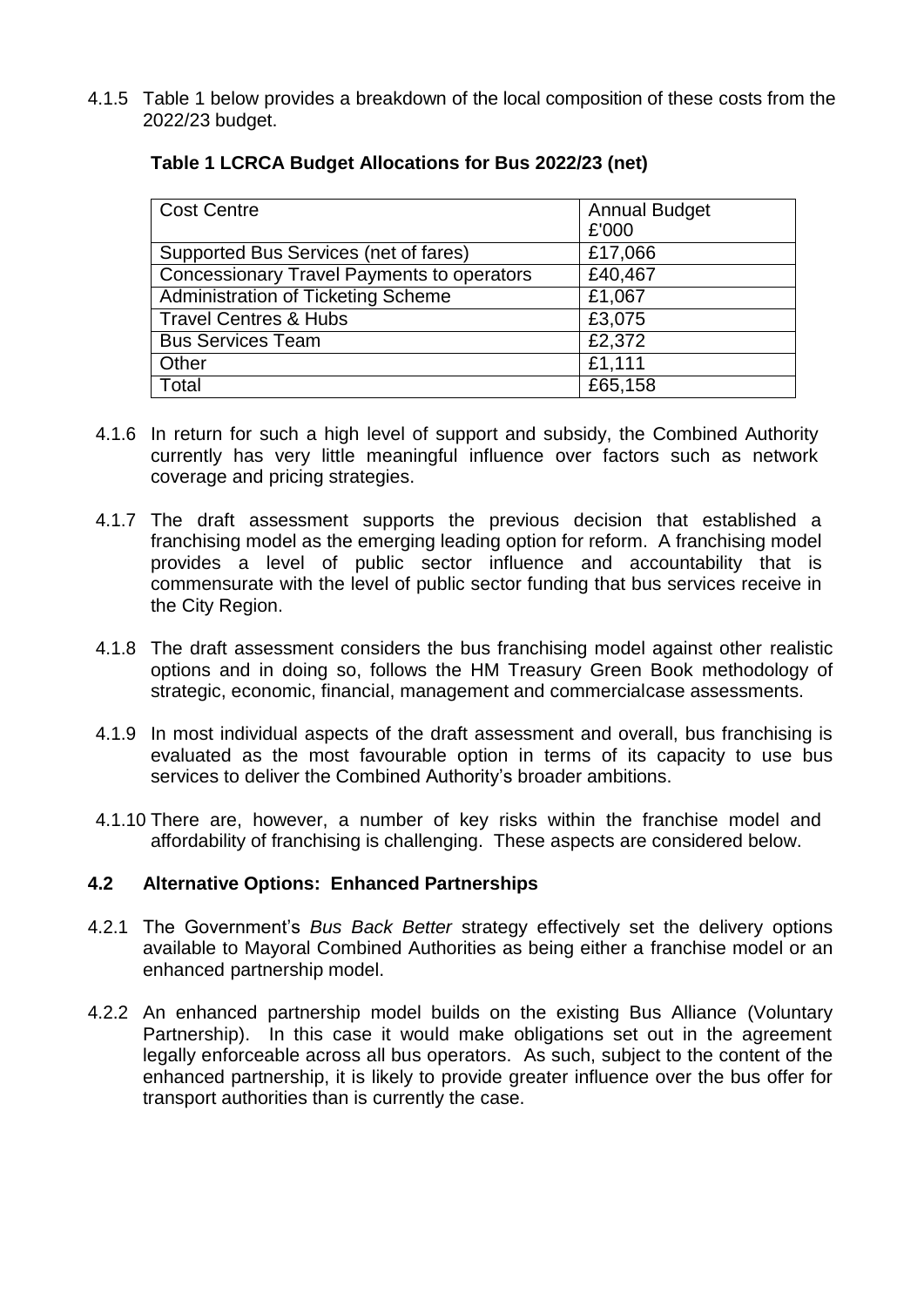- 4.2.3 There are potentially many attractive features within the enhanced partnership model. It is recognised that such a model could deliver improvements more quickly, with a lower cost of transition from the current arrangements and at a lower level of risk to the local transport authority than the franchise model.
- 4.2.4 The draft assessment considers these factors. However, on balance the additional control afforded by the franchise model provides greater scope to deliver the outcomes desired by the Combined Authority within its Vision for Bus, primarily control of the design of the bus network, ticketing and pricing.
- 4.2.5 The draft assessment considers a realistic but ambitious conceptual enhanced partnership model in order to ensure a robust comparison is made of how franchising might perform against enhanced partnerships. It also considers a high level enhanced partnership offer developed in conjunction with the two leading bus operators within the City Region in late 2021, noting how that compares to the ambitious model ("the 2021 Enhanced Partnership) (Appendix 2 (exempt)).
- 4.2.6 This 2021 enhanced partnership proposal was the culmination of a meaningful and constructive dialogue with bus operators, consistent with the way they have engaged with the Combined Authority particularly since the formation of the Bus Alliance.
- 4.2.7 However, the Combined Authority notes that the 2021 enhanced partnership offer is reliant on increasing levels of public sector funding, including BSIP funding and Zero Emission Bus funding. The Combined Authority has already set out ambitious investment in bus priority measures through the City Region Sustainable Transport Settlement.
- 4.2.8 The Combined Authority has carefully considered this 2021 Enhanced Partnership offer. Despite its many attractive features, it does not advance sufficient elements of control, direction and accountability that the Combined Authority seeks in order to deliver its Vision for Bus within the City Region.

#### **4.3 Affordability**

- 4.3.1 The draft assessment highlights some significant financial costs that would be incurred should the City Region assume control over the bus network under a franchising model.
- 4.3.2 These costs are quantified in detail at Appendix 1 (exempt) within the Financial Case section of the Assessment.
- 4.3.3 The draft assessment identifies around £20m in transitional costs which could increase by a further £18m should a number of key risks materialise.
- 4.3.4 In addition to these transitional costs, there are significant costs associated with the acquisition of the assets required to operate under a franchise model – most notably fleet and depot acquisition. It should be noted that the fleet costs relating to zero emission buses and the related depot costs would be incurred under either model.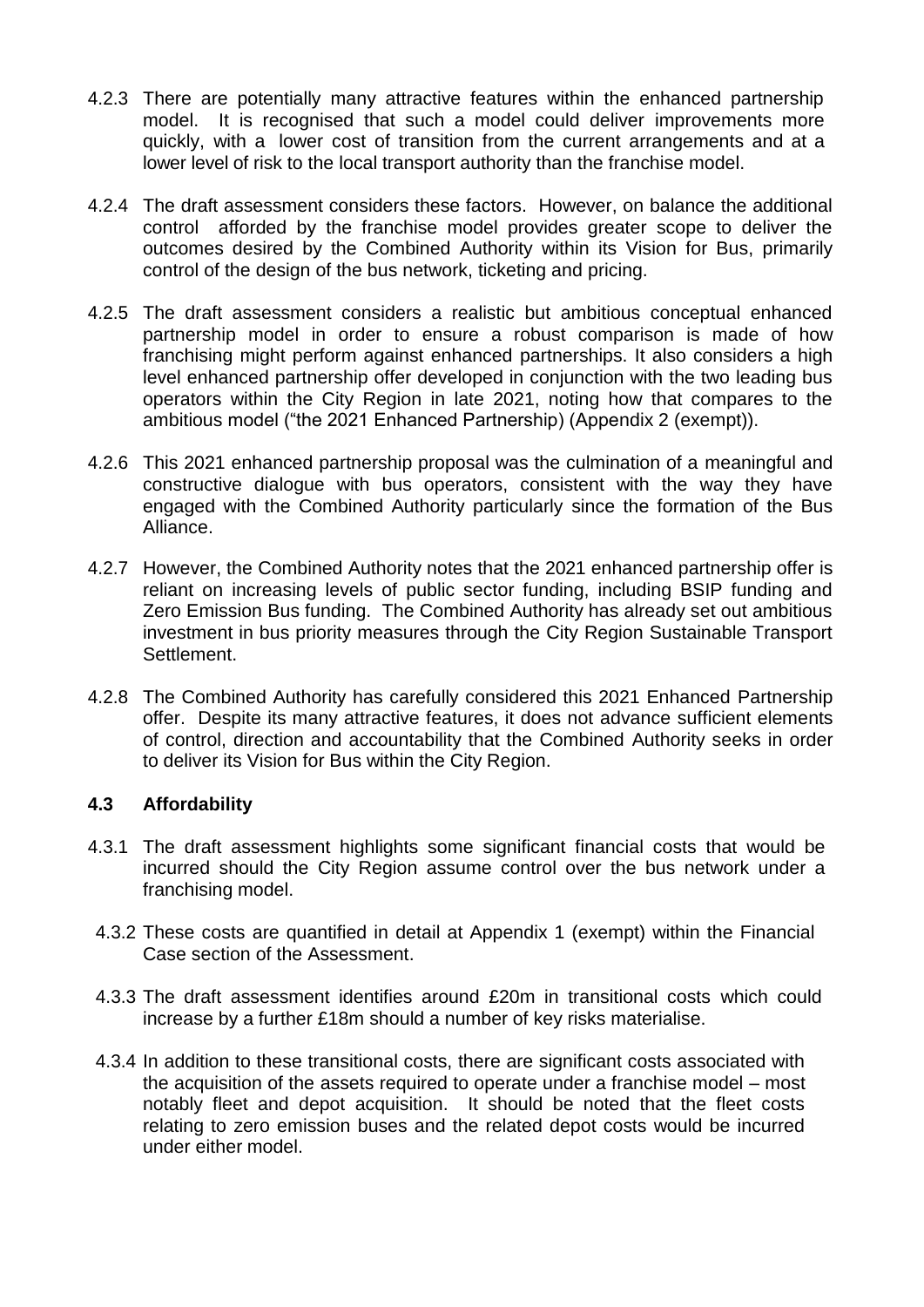- 4.3.5 Delivery of the depot strategy set out in the assessment is estimated at around £56m. Costs associated with fleet are harder to determine at this stage and will be influenced by available government funding for low and zero emission vehicles. In order to model a financial case for franchising, fleet costs have been estimated at an initial cost of £85m, with annual renewal costs of £18m.
- 4.3.6 As such, asset acquisition costs under a franchise model would be significant. Notwithstanding the availability of government funding, it is assumed that these costs would be met through borrowing to be repaid from bus revenues and the draft assessment suggests that revenues derived under a franchising model would be sufficient to repay the capital charges associated with borrowing on this scale.
- 4.3.7 As part of the next stage towards franchising, it is proposed that a further and more detailed piece of work is commissioned to examine the financial model and in particular to understand how this can be accommodated within the Combined Authority's medium and longer term budget.
- 4.3.8 Greater certainty around the availability of government funding though BSIP awards and funding for zero emission vehicles will be required before this work can be completed.

#### **4.4 Commercial Risk**

- 4.4.1 Under the franchising option the Combined Authority would hold the revenue risk for all bus services within the City Region. This is a highly significant increase in the Combined Authority's exposure to financial risk and is considered in detail within Appendix 1.
- 4.4.2 Under the current model and under an Enhanced Partnership model the Combined Authority's direct exposure to financial risk is limited to those services that form the supported bus network.
- 4.4.3 Under a franchise model, the level of financial risk increases from fare income relating solely to the supported bus network of around £2m per year prepandemic to over £100m for the network as a whole.
- 4.4.4 Similarly, it is likely that certain elements of cost risk may not be contained within contracts for services should fuel prices, interest rates and payroll costs increase beyond the levels anticipated within the draft assessment.
- 4.4.5 In order to mitigate these risks, the Combined Authority would need to construct a governance mechanism for its bus operations that facilitated effective operational and commercial decision making while retaining strategic control at a political level.
- 4.4.6 Identifying an appropriate mechanism by which the Combined Authority can accommodate the commercial responsibilities associated with bus franchising, such as through an arms-length company or equivalent legal construction will be a necessary element of the next steps.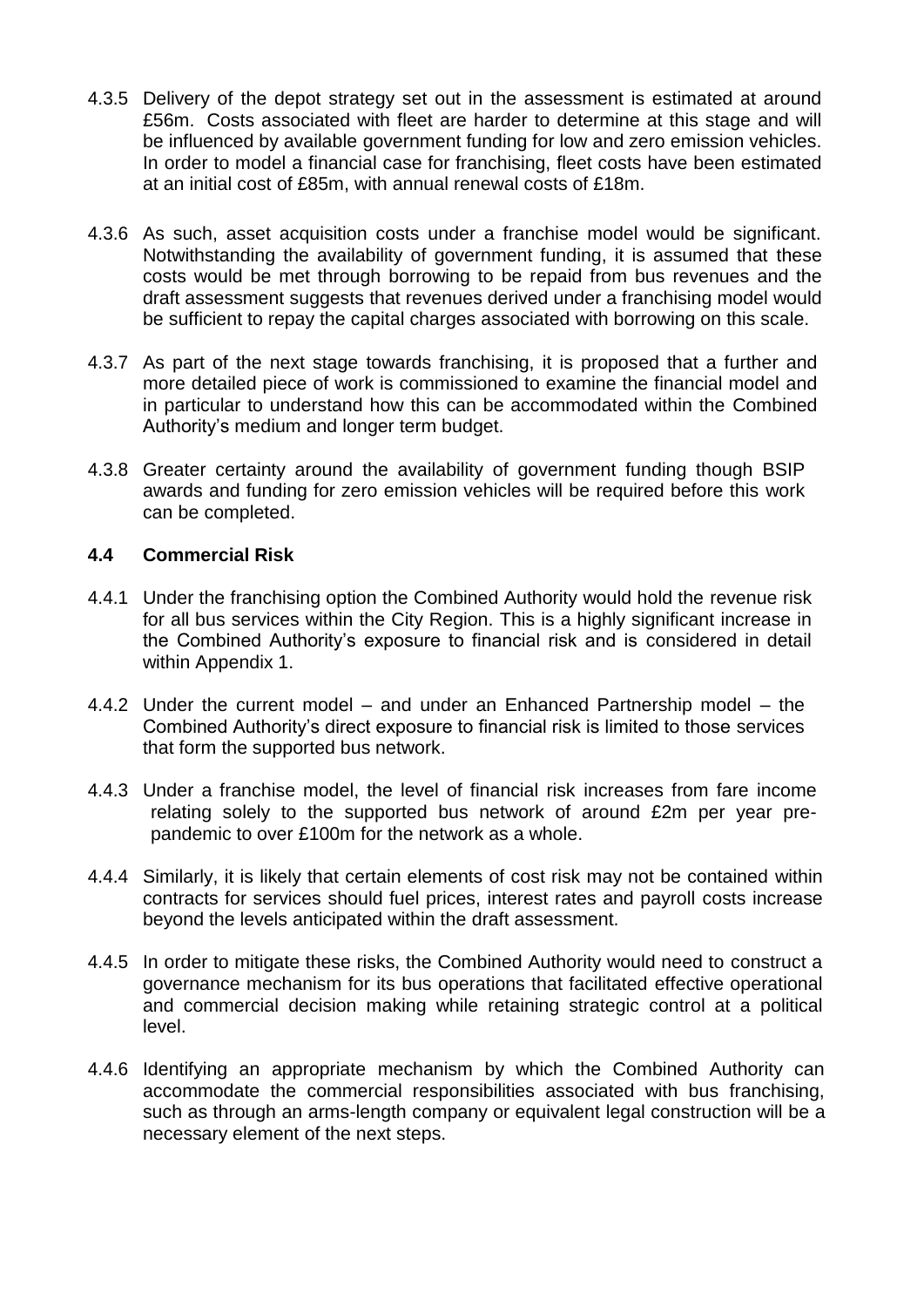4.4.5 For either enhanced partnership or franchising other measures can be introduced that support bus patronage growth and thereby increase revenues. These measures include using the City Region's KeyRoute Network powers to introduce further bus priority arrangements.

#### **4.5 Next steps**

- 4.5.1 Any decision to adopt a franchising model has to be conditional on an independent audit of the assessment of the proposed franchising scheme and conclusion of a statutory consultation. As such, there are a number of steps to take before a final decision on franchising can be reached. At any stage throughout these steps, the Combined Authority could receive further improved enhanced partnership proposals from the bus operators. If one is received this will be reported to members accordingly.
- 4.5.2 Following completion of the assessment, the Combined Authority must obtain a report from an independent auditor in order to proceed with the franchising scheme (Section 123D).
- 4.5.3 The independent auditor's report must state whether (in its opinion):
	- (a) the information relied on by the Combined Authority in producing the economic (value for money) and financial (affordability) cases of the Assessment is of sufficient quality:
	- (b) the analysis of that information is of sufficient quality; and
	- (c) the Combined Authority has had due regard to guidance issued by the Secretary of State under section 123B of the Act in preparing the Assessment.
- 4.5.4 It is envisaged that the completion of this independent audit will commence following a competitive tendering process. The process itself may take several months to complete or substantially longer dependingon the independent auditor's assessment of the work undertaken so far.
- 4.5.5 Following legal advice, it is important that the formal independent audit process only commences once the finance assessment is complete. Continued uncertainty over government funding through the BSIP process will mean that further refinement of the business case will be required once the City Region's allocation of devolved funding becomes apparent. The report therefore recommends that the process of reviewing and signing-off the financial case and appointing the independent audit reviewer is delegated to the Executive Director of Place in consultation with the Executive Director of Corporate Services, the Combined Authority's Monitoring Officer, the Metro Mayor and the Transport and Air Quality Portfolio Holder.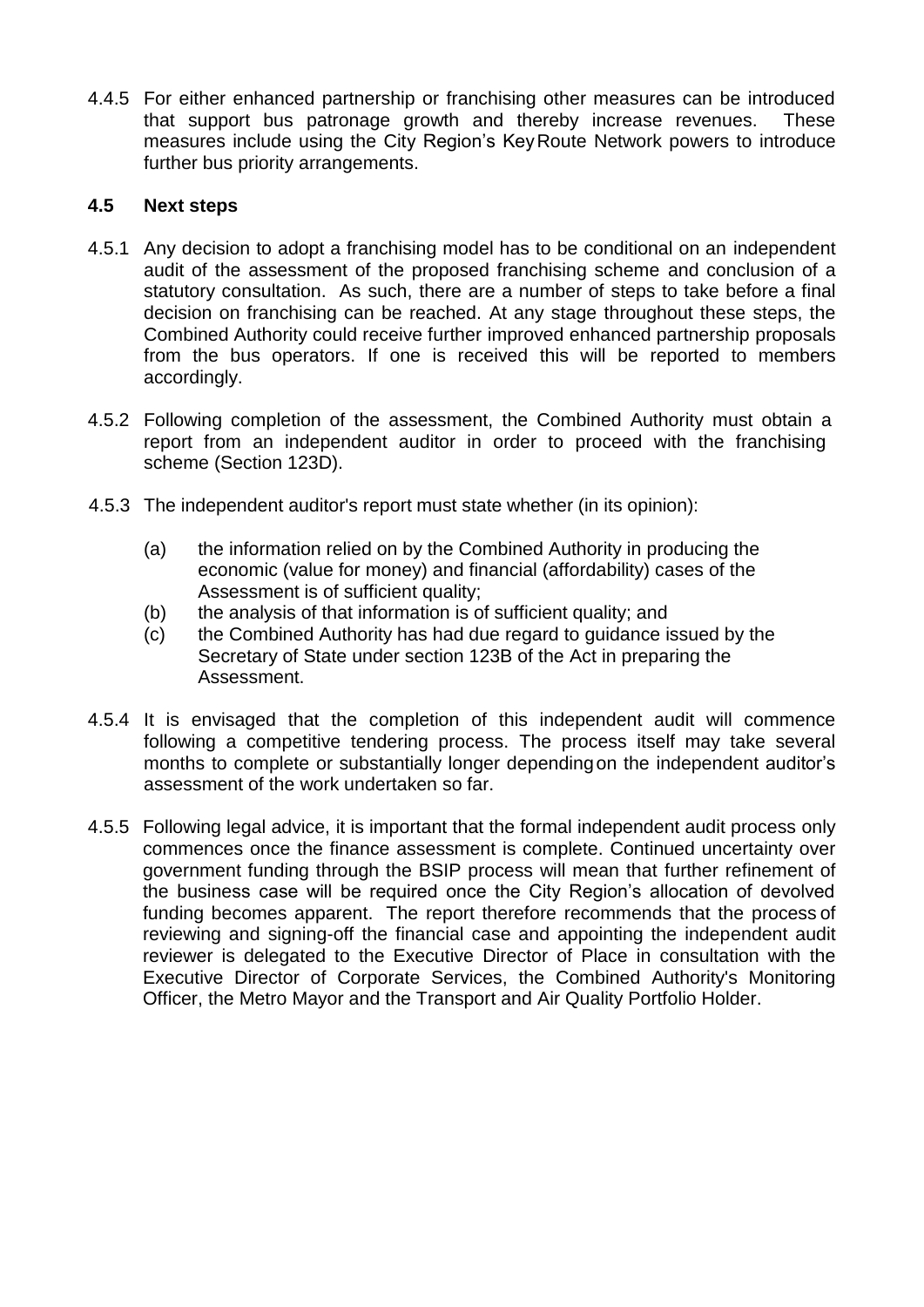- 4.5.6 Following the completion of the independent auditor's review, and provided that the elements as set out in paragraph 4.5.3 above are met satisfactorily, the next step required to progress a franchising model would involve a statutory consultation which is expected to run for a minimum of 12 weeks with involvement from key stakeholders, businesses, passengers and members of the general public.
- 4.5.7 Only on completion of these formal processes, having had due regard to the outcomes of the consultation process, can the Metro Mayor make a final decision on whether to implement a franchising scheme.

#### **4.6 Internal Governance**

- 4.6.1 The Combined Authority is at an important juncture in the life of this project. Given its significance, the project would benefit from increased internal structure and oversight to ensure that timely recommendations can be made to future Combined Authority meetings. It is proposed that the recently established Portfolio Board structure be utilised. The Portfolio Board (Transport) is chaired by the Combined Authority Portfolio Holder (Air Quality and Transport) who is also Chair of the Transport Committee. Attendees include the Deputy Portfolio Holder (Vice Chair of the Transport Committee) and nominees from each of the constituent Local Authorities, as well as the relevant Chief Executive or their nominated deputy.
- 4.6.2 Given the complexity of the project and the potential significance of the future financial implications, it is proposed that the Portfolio Board arrangements be augmented to include a specifically purposed sub-group which would derive membership from the Portfolio Board and seek additional members nominated from the local authorities
- 4.6.3 Membership could therefore be as follows:
	- Portfolio Board Chair (or Vice Chair when absent)
	- Three Members from the Portfolio Board representing three constituent authorities
	- Three Members (representing three constituent authorities nominated by Local Authority Leaders and Mayor
	- Supported by the Director General/Deputy Chief Executive or nominated officers
- 4.6.4 The aim of such a structure would be to ensure that each authority had one representative on this this group but that there was a balance of transport and financial views present in receiving information for the next steps and formulating recommendations to the Combined Authority.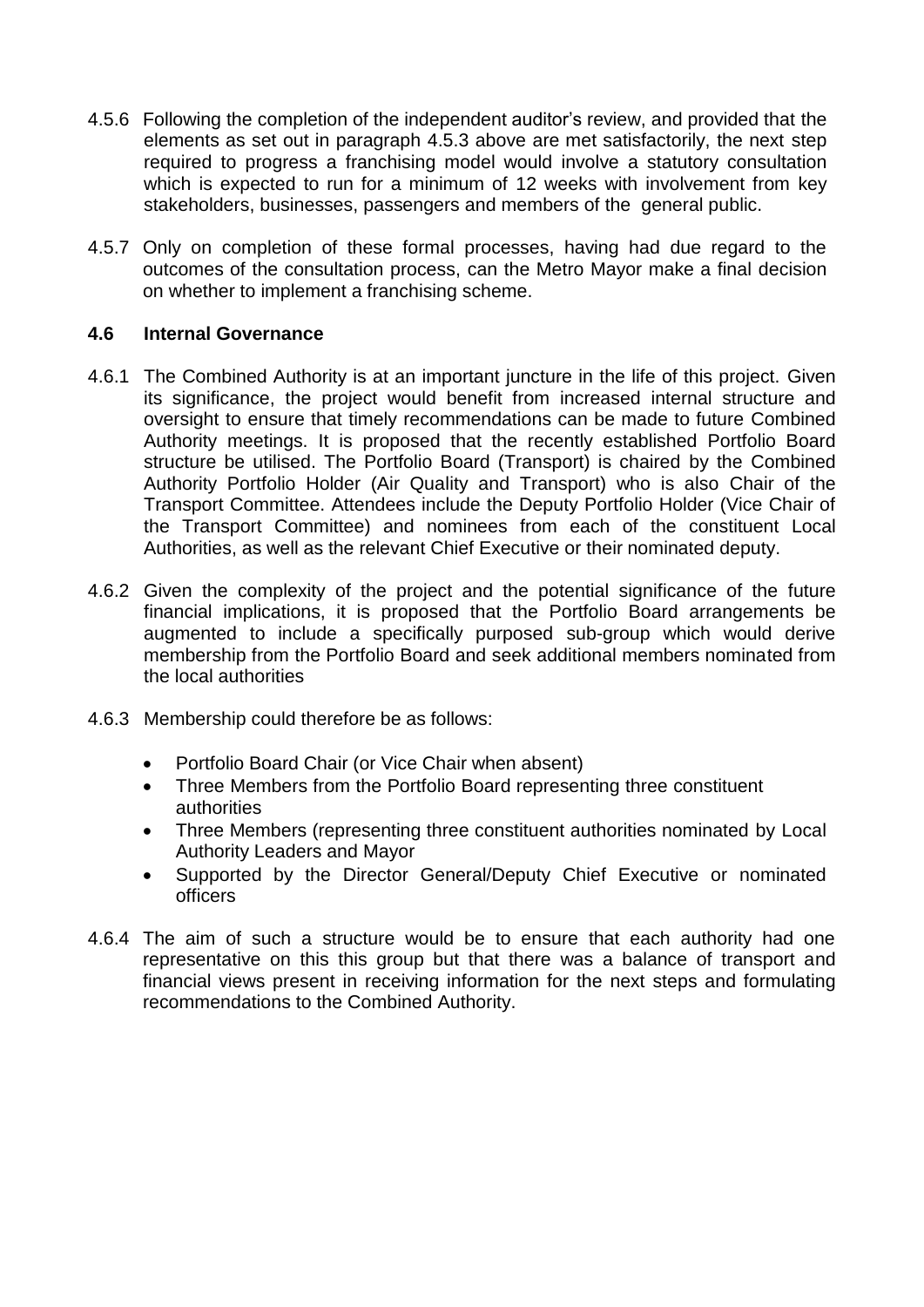# **5. RESOURCE IMPLICATIONS**

## 5.1 Financial

- 5.1.1 The financial implications of a franchising model are significant and are considered at section 4.3 above and in greater detail within Appendix 1.
- 5.1.2 The Vision for Bus that was approved in 2016 acknowledged that irrespective of governance model, the City Region would need to invest in the bus network to address reducing patronage and prevent further reductions in network coverage. The draft assessment indicates that bus franchising is the best route to ensure that the benefits of any investment are realised by the City Region, although this remains subject to further analysis.
- 5.1.3 The Combined Authority has devolved fiscal powers through the Mayoral Precept which it may call upon to deliver its priorities and objectives. Similarly, the Mersey Tunnels Act has certain financial flexibilities that allow the Combined Authority to invest toll revenues in the broader transport network. The extent to which these financial mechanisms will be employed is dependent on the extent of government support through BSIP and other devolved funds. There remains considerable uncertainty around this funding at present. The financial case for bus franchising will therefore be refined once the level of government funding is apparent through the next stages of this process.
- 5.1.4 The approved 2022/23 budget has provided for the additional work that needs to be undertaken to move to the next stage in the bus franchising process through a Bus Recovery Reserve.
- 5.1.5 This provision is already budgeted for and will be sufficient to undertake the work necessary to move through to the next stages of the bus franchise process.
- 5.1.6 The full financial implications of bus franchising will be considered at the final decision-making stage and will be informed by the statutory and internal processes identified above.

#### **5.2 Human Resources**

- 5.2.1 The Draft Assessment presented at Appendix 1 identifies that significant additional capacity will be required to plan and operate a franchised bus network.
- 5.2.2 Under such a proposal, there would be significant HR implications for both the Combined Authority and for bus operators impacted by these changes including TUPE and pensions.
- 5.2.3 The implications of this would be considered in any final decision and informed by the next stages in the process as identified above.
- 5.2.4 There are no direct HR implications associated with moving to the next stage inthe process as the majority of this work will be undertaken by external providers.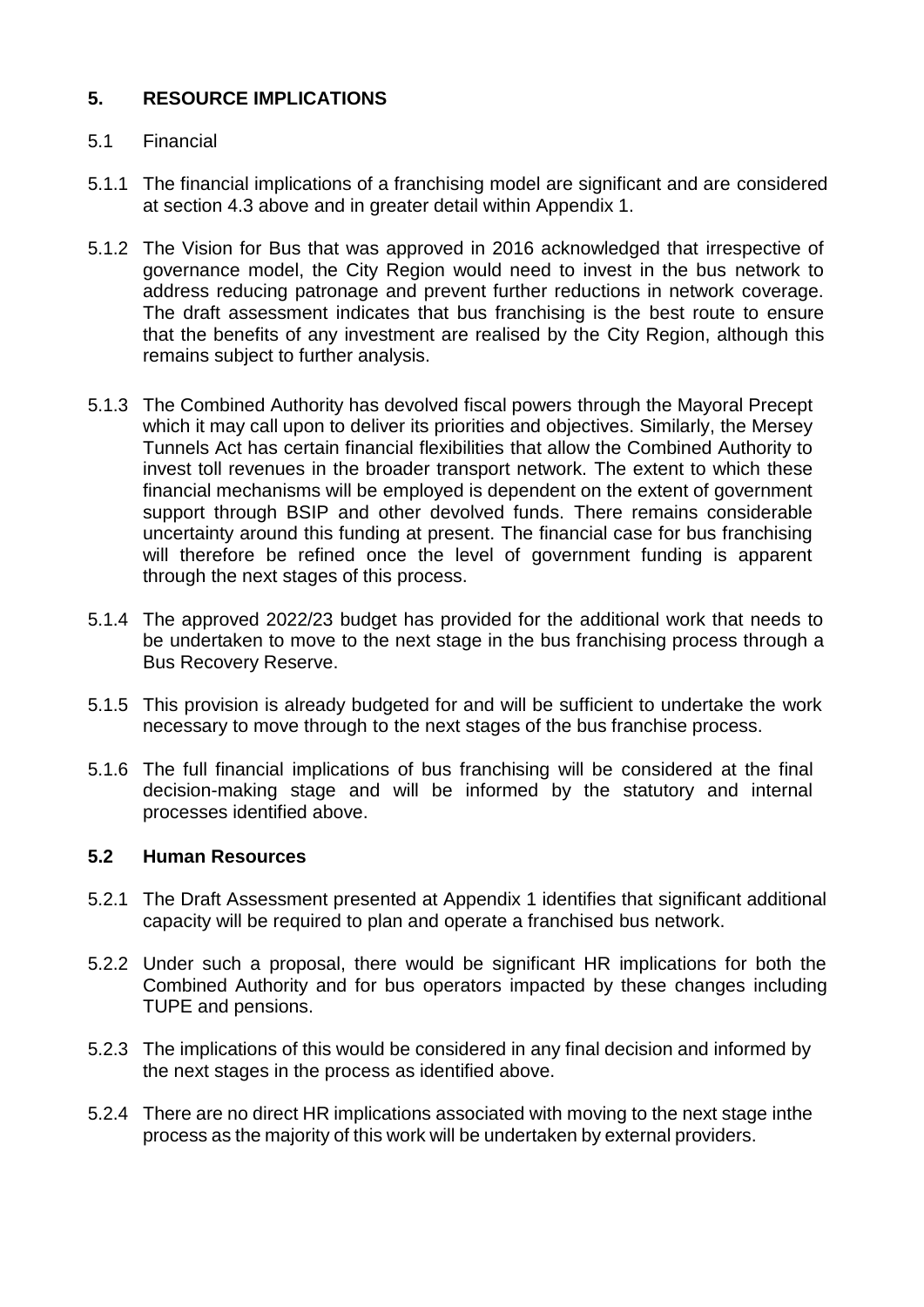# **5.3 Physical Assets**

- 5.3.1 While the asset management implications of a franchise model are very significant, these will be considered in full as part of a final decision to proceedand informed by the next stage in the process as identified above.
- 5.3.2 There are no direct asset management implications associated with moving tothe next stage in the process.

# 5.4 **Information Technology**

- 5.4.1 While the information technology implications of a franchise model are significant, these will be considered in full as part of a final decision to proceedand informed by the next stage in the process as identified above.
- 5.4.2 There are no direct information technology implications associated with movingto the next stage in the process.

# **5.5 Legal Implications**

- 5.5.1 In accordance with the requirements of the Act and the Department for Transport's Franchising Scheme Guidance (2017), the next stages are (as further detailed below):
	- Complete the assessment
	- Commissioning a report to be prepared by an independent auditor
	- Statutory consultation
	- Preparing and publishing a report setting out the Combined Authority's response to the statutory consultation together with a recommendation as to whether to proceed with the proposed franchising scheme
	- If the decision is to proceed with the franchising scheme, making and publishing the scheme, and
	- Transition to and implementation of the franchising scheme.
- 5.5.2 Following preparation of the assessment, the Combined Authority must obtain a report from an independent auditor on its assessment as set out in paragraph 4.5.3.
- 5.5.3 Following the preparation of the assessment, and the report prepared by the independent auditor, the Combined Authority should then consult widely on its proposals. This should ensure that local passengers, businesses, and transport providers are able to comment on the proposals before the Combined Authority takes the decision as to whether to implement the franchising scheme.
- 5.5.4 The following documents must be published in support of this process:
	- a consultation document relating to the proposed scheme;
	- the assessment; and
	- the report prepared by the independent auditor.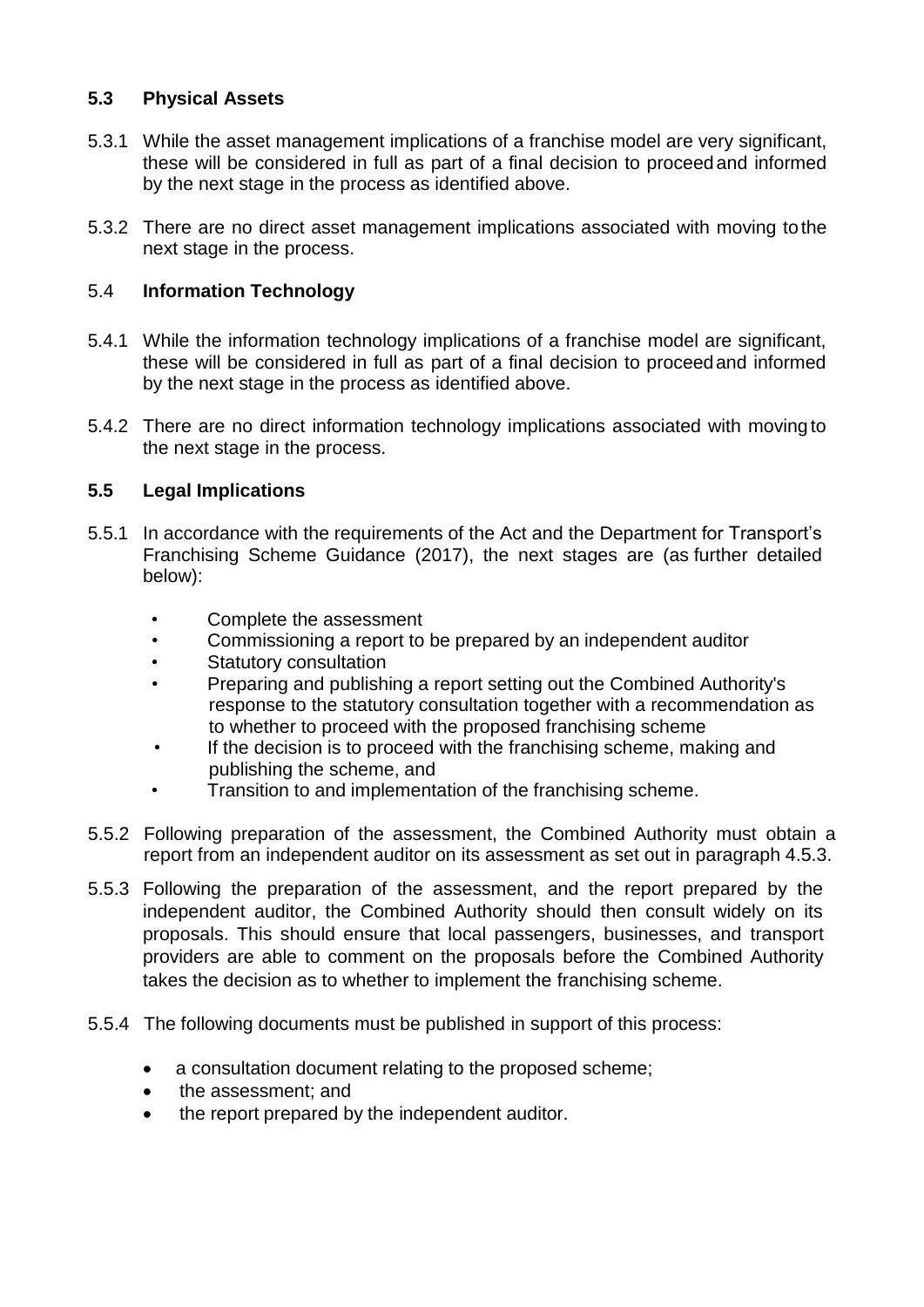- 5.5.5 The Combined Authority must consult on its proposals with key stakeholderswhich will include:
	- Local bus operators
	- Representatives of employees of such operators
	- Organisations representing local passengers
	- Local authorities who would be affected by the proposed scheme
	- The Traffic Commissioner, Chief Officers of Police for areas to which the proposed scheme relates, Transport Focus (the Passengers' Council), and the Competition and Markets Authority
	- Any other bodies or individuals it considers to be appropriate
- 5.5.6 Following the consultation process, the Combined Authority must prepare and publish a report setting out its response to the consultation together with its decision as to whether or not to proceed with the proposed franchising scheme. The Combined Authority should address issues raised by respondents to the consultation as part of their response, including setting out any changes to the franchising proposal that they intend to make as a result. Depending on the significance of any changes, the CombinedAuthority may choose to consult again.
- 5.5.7 If the Combined Authority decides to proceed with the franchising scheme, it must include within its response to the consultation, how it will facilitate the involvement of small and medium sized operators in the provision of services through their procurement processes.
- 5.5.8 At the same time as the Combined Authority publishes its response to the consultation, it must also make and publish the franchising scheme. This is the process of finalising and establishing what the franchising scheme will look like in practice.
- 5.5.9 As the Combined Authority is a Mayoral Combined Authority, it must be the Mayor that takes the decision as to whether or not to proceed with a franchising scheme.
- 5.5.10 The Assessment has been co-ordinated by Addleshaw Goddard in consort with PWC and Steer, in order to support compliance with all legal requirements surrounding the Act, subject to the risks noted in this Report and the privileged legal advice contained in Appendix 3.
- 5.5.11 Further to this, legal counsel has been appointed to provide further independent legal advice with regard to the next steps towards an ultimate decision on franchising following the statutory and internal processes enacted by this decision in accordance with the Act and to comment on the legal aspects of this report.
- 5.5.12 The Combined Authority is therefore confident that it has proceeded lawfully in its consideration of the issues around bus reform and will continue to do so throughout the next stages of the process.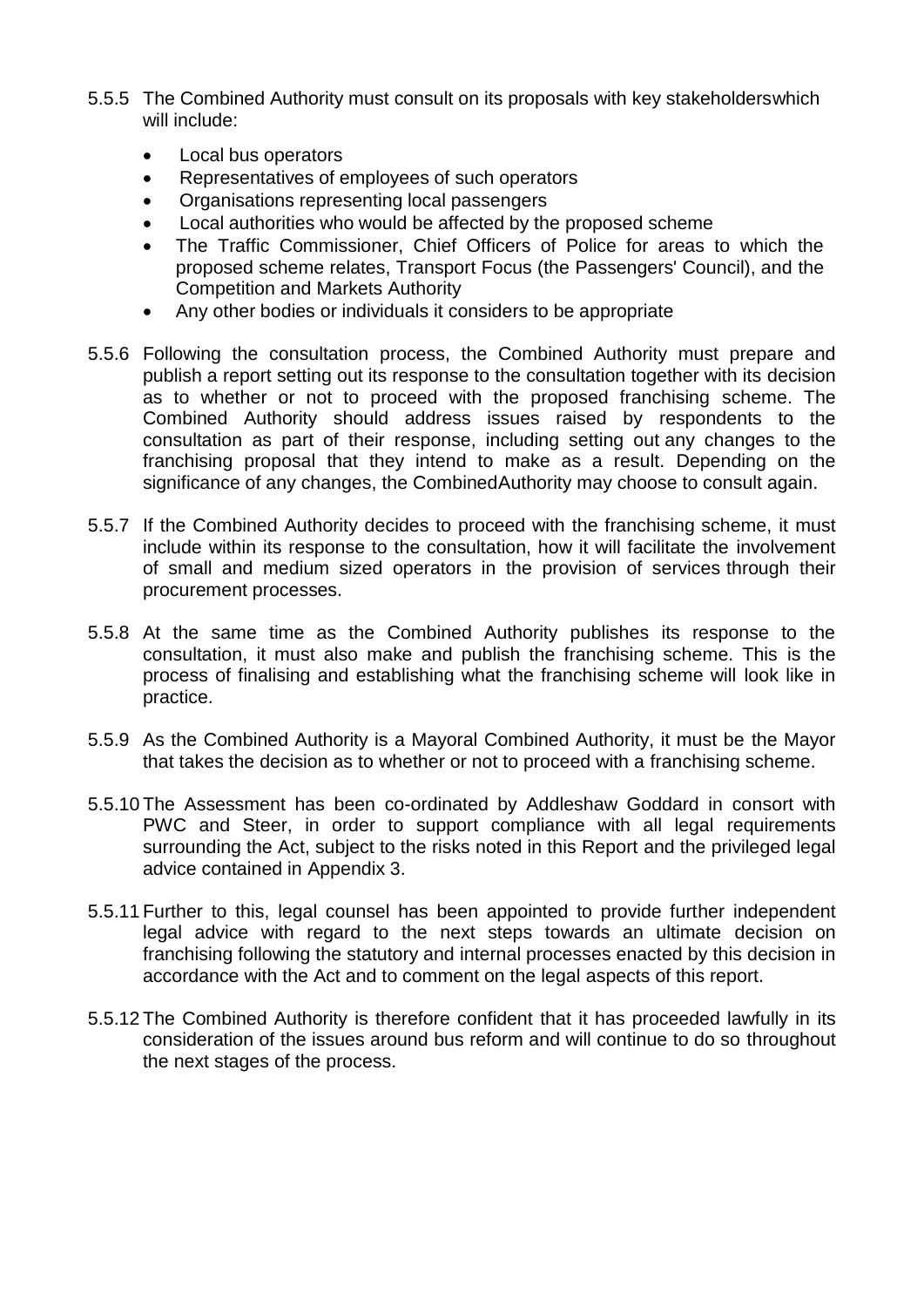5.5.13 Members should be aware that, as with any decision taken by the Combined Authority, there is a risk that the Combined Authority may be required to defend itself from legal challenge through judicial review given the significanceof the impact of bus reform on the commercial operations of major bus operators within the City Region and elsewhere. Members may be aware that the Greater Manchester Combined Authority has been challenged in this way (March 2021). At the time of writing this report, the decision on the outcome of the legal challenge heard in May 2021, is still awaited.

## **6. RISKS AND MITIGATION**

- 6.1 The Draft Assessment makes clear that there are a number of significant risks associated with the franchise model of bus reform that will require further work and further key decisions to mitigate should the Combined Authority ultimately adopt a franchising model following conclusion of the next stages of this process.
- 6.2 These risks will be fully explored at the time that any final decision on a franchising model is taken.
- 6.3 In the interim, there are a number of risks that have been identified that are associated with the next stages of this review. These can be categorised in two overarching risks that are summarised below:

#### **6.4 Failure to comply with the statutory requirements of the Bus Services Act (2017) and the Guidance in adopting a franchising model**

- 6.4.1 Officers are confident that the Combined Authority has robust arrangements in place to manage this risk. Officers will manage this by working incrementally towards this model of governance and by making any decision ultimately conditional on satisfying the statutory requirements established within this report.
- 6.4.2 External legal advisors have been appointed throughout this process and this approach will continue as the Combined Authority makes progress towards an ultimate decision that will be compliant with the Act.

#### **6.5 Instability within bus service delivery in the City Region due to continued uncertainty around future bus governance models.**

- 6.5.1 The Combined Authority recognises that this is a risk during continued evaluation of the bus franchising model and during any transition betweencurrent and future governance arrangements.
- 6.5.2 The Combined Authority is conscious that there is a risk that passenger services may be reduced in certain areas of the City Region during any transition and that the ultimate benefits for customers may take longer to be delivered under a franchising model. The Combined Authority recognises that these risks, and proposed mitigations for such risks, have been considered in the Assessment.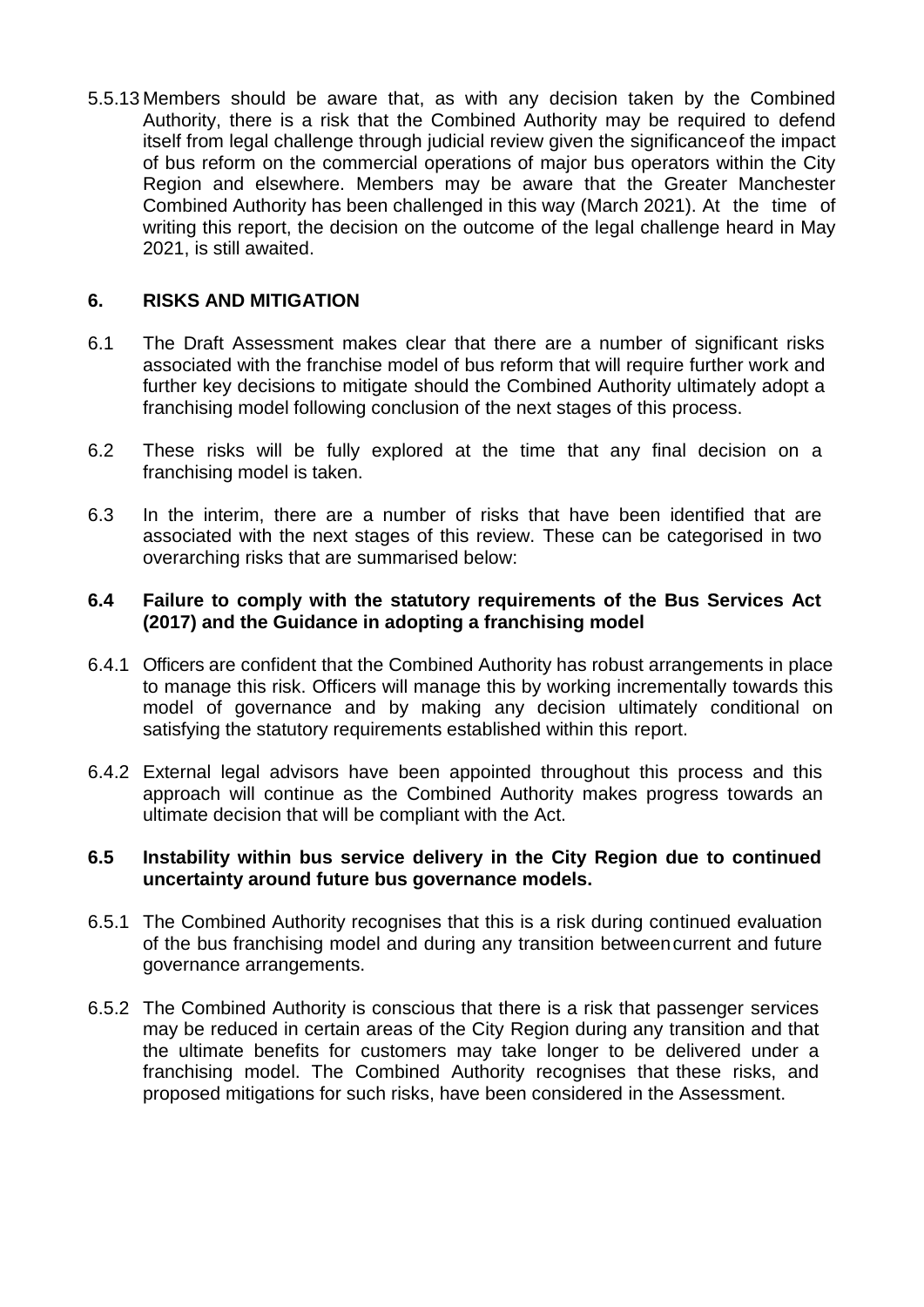6.5.3 The Combined Authority will continue to work closely with its operators to manage this risk and is confident that commercial considerations will ensurethat operators continue to work effectively with us for the benefit of passengers.

# **7. EQUALITY AND DIVERSITY IMPLICATIONS**

- 7.1 An Equality Impact Assessment has been completed and is included at Appendix 3.
- 7.2 Further Equality Impact Assessments will be undertaken at each stage of the bus franchising process.

# **8. PRIVACY IMPLICATIONS**

8.1 No privacy implications have been identified in respect of this report*.*

# **9. COMMUNICATION ISSUES**

- 9.1 There is a communications and engagement plan associated with this report which will consider members of the public and relevant stakeholders, in particular bus operators.
- 9.2 Any subsequent decision to adopt a franchising model will be subject to a statutory consultation period and an appropriate communications plan.

# **10. CONCLUSION**

- 10.1. The Combined Authority has examined in great detail the options available to it under the devolved Mayoral Powers contained within the Act. This has been a major undertaking and has used external expertise as well as an internal project team and is reflected in the draft assessment which is now close to completionand sets out a preferred option.
- 10.2 The detailed analysis undertaken between February 2020 and March 2022 and set out in the draft assessment reinforces the decision taken by the Combined Authority in February 2020 which identified a bus franchising model as the emerging leading option at that stage.